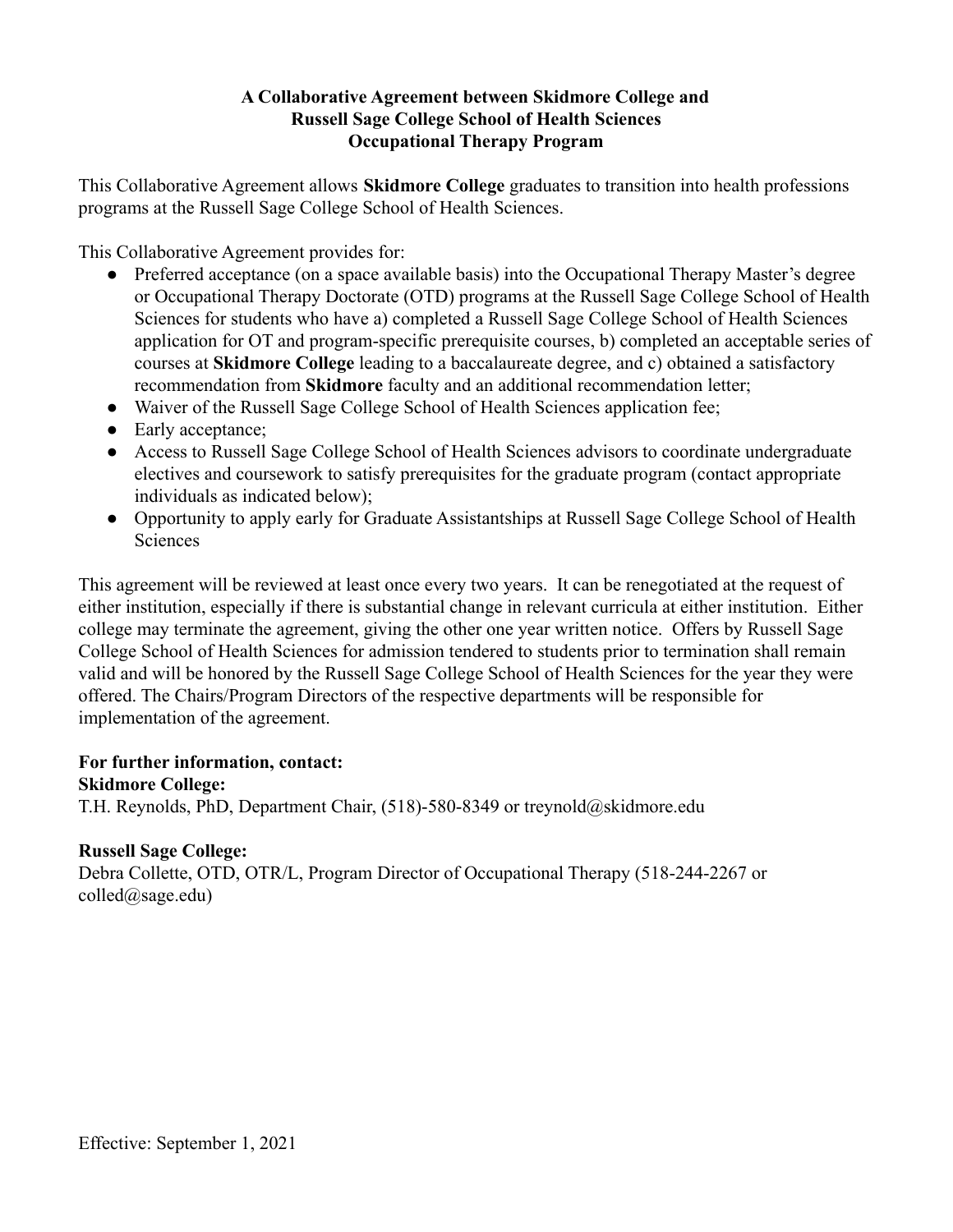### **Articulation Agreement between Skidmore College and Russell Sage College School of Health Sciences Occupational Therapy Program**

**Skidmore College** and Russell Sage College School of Health Sciences have developed a collaborative agreement to provide qualified students from **Skidmore College** who wish to pursue an MS or Doctorate in Occupational Therapy (OT) from the Russell Sage College School of Health Sciences preferred admission as indicated below. This collaborative agreement provides for:

- Preferred acceptance into the Russell Sage College School of Health Sciences for students who have completed occupational therapy program course prerequisites and with completed application:
- Waiver of the Russell Sage College School of Health Sciences application fee;
- Early acceptance;
- Access to Russell Sage College School of Health Sciences advisors to coordinate undergraduate electives and coursework to reduce or eliminate prerequisites in the graduate program;
- Opportunity to apply early for Graduate Assistantships at Russell Sage College School of Health **Sciences**

# **Terms of the Agreement: Occupational Therapy Admission**

**Skidmore College** students will receive preferred admission to the Russell Sage College School of Health Sciences for the MS or Doctorate (OTD) in OT degree, who demonstrate the following:

- a. Earned baccalaureate degree
- b. Minimum overall 3.25 GPA that includes the completion of occupational therapy program prerequisite courses with grades of C or better (see prerequisite courses listed below) and a 3.0 prerequisite science GPA (Anatomy and Physiology I and II)

To be given priority in placement in the OT Program students agree to submit the following information:

By **June 1** of the year preceding graduation from the **Skidmore College**

- 1. Complete application online at: <https://www.sage.edu/admission/graduate/>
	- The career goals essay  $\&$  resume can be submitted with the online application.
	- **For OTD Candidates:** Submission of a clear and concise personal essay supporting the applicant's rationale to pursue the OTD as a degree with careful attention to your ideas toward a desired **doctoral capstone experience**. The doctoral capstone is a 14-week practicum experience in an advanced area of learning that occurs separate from your level II fieldwork experiences. Consider a topic area you may be interested in in any of the following areas of occupational therapy: clinical practice skills, research skills, administration, leadership, program and policy development, advocacy, education or theory development.
	- The supplemental forms can be emailed as attachments to  $graduate@sa$ ge.edu this includes: clinical observation form, program prerequisite record, OT program academic standards statement.

*Forms can be found at:*

<https://www.sage.edu/wp-content/uploads/2021/06/OT-Supplemental-Forms-2021-22.pdf>